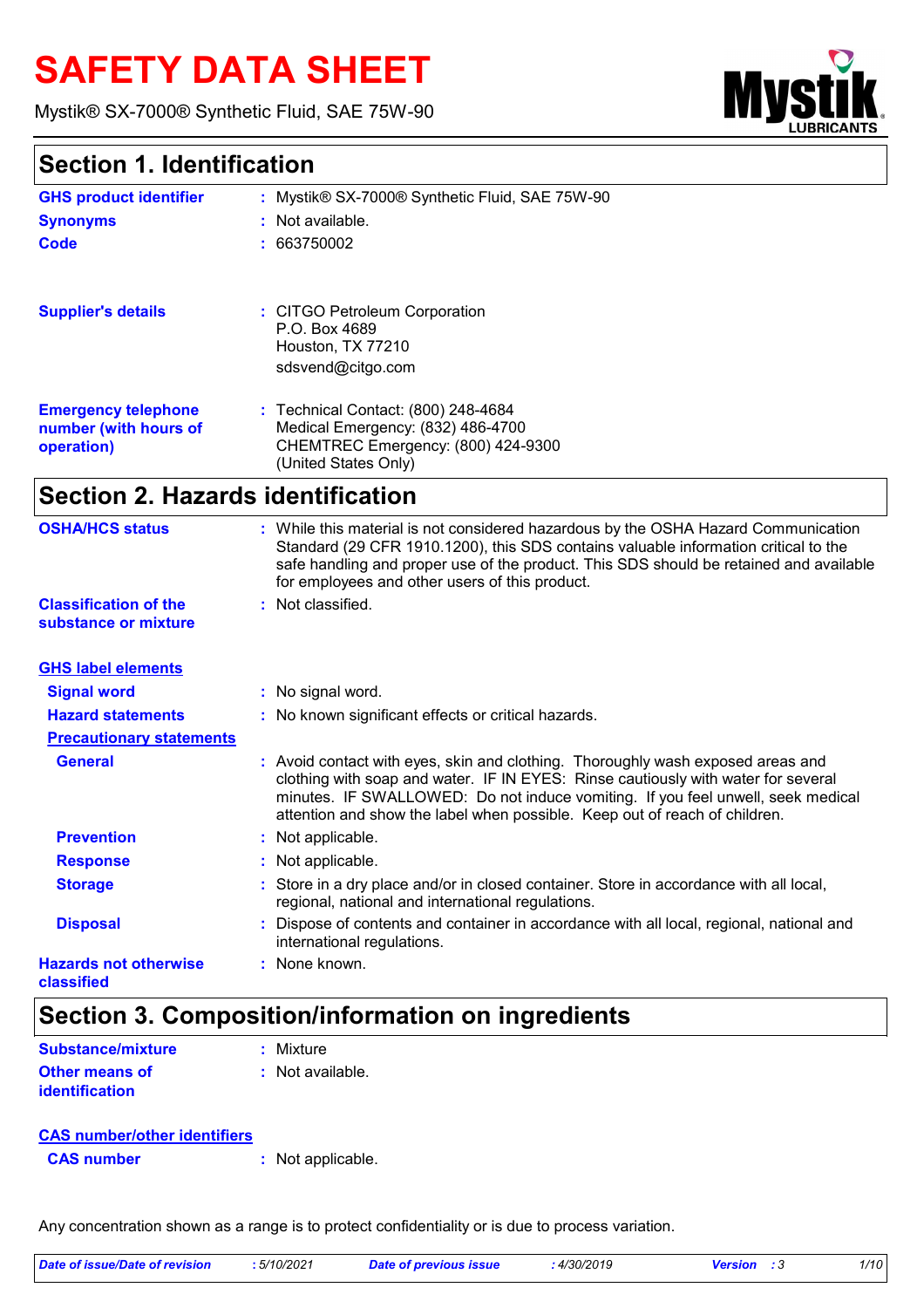## **Section 3. Composition/information on ingredients**

**There are no ingredients present which, within the current knowledge of the supplier and in the concentrations applicable, are classified as hazardous to health or the environment and hence require reporting in this section. Occupational exposure limits, if available, are listed in Section 8.**

### **Section 4. First aid measures**

### **Description of necessary first aid measures**

| <b>Eye contact</b>  | : Immediately flush eyes with plenty of water, occasionally lifting the upper and lower<br>eyelids. Check for and remove any contact lenses. Get medical attention if irritation<br>occurs.                                            |
|---------------------|----------------------------------------------------------------------------------------------------------------------------------------------------------------------------------------------------------------------------------------|
| <b>Inhalation</b>   | : Remove victim to fresh air and keep at rest in a position comfortable for breathing. Get<br>medical attention if symptoms occur.                                                                                                     |
| <b>Skin contact</b> | : Flush contaminated skin with plenty of water. Remove contaminated clothing and<br>shoes. Get medical attention if symptoms occur.                                                                                                    |
| <b>Ingestion</b>    | : Wash out mouth with water. Remove victim to fresh air and keep at rest in a position<br>comfortable for breathing. Do not induce vomiting unless directed to do so by medical<br>personnel. Get medical attention if symptoms occur. |

### **Most important symptoms/effects, acute and delayed**

### **Potential acute health effects**

| <b>Eye contact</b>                  | : No known significant effects or critical hazards. |
|-------------------------------------|-----------------------------------------------------|
| <b>Inhalation</b>                   | : No known significant effects or critical hazards. |
| <b>Skin contact</b>                 | : No known significant effects or critical hazards. |
| <b>Ingestion</b>                    | : No known significant effects or critical hazards. |
| <b>Over-exposure signs/symptoms</b> |                                                     |
| Eye contact                         | : No specific data.                                 |
| <b>Inhalation</b>                   | : No specific data.                                 |
| <b>Skin contact</b>                 | : No specific data.                                 |
| <b>Ingestion</b>                    | : No specific data.                                 |
|                                     |                                                     |

| Indication of immediate medical attention and special treatment needed, if necessary |                                                                                                                                |  |  |
|--------------------------------------------------------------------------------------|--------------------------------------------------------------------------------------------------------------------------------|--|--|
| <b>Notes to physician</b>                                                            | : Treat symptomatically. Contact poison treatment specialist immediately if large<br>quantities have been ingested or inhaled. |  |  |
| <b>Specific treatments</b>                                                           | : Treat symptomatically and supportively.                                                                                      |  |  |
| <b>Protection of first-aiders</b>                                                    | : No action shall be taken involving any personal risk or without suitable training.                                           |  |  |

### **See toxicological information (Section 11)**

### **Section 5. Fire-fighting measures**

| <b>Extinguishing media</b>                           |                                                                                                                             |
|------------------------------------------------------|-----------------------------------------------------------------------------------------------------------------------------|
| <b>Suitable extinguishing</b><br>media               | : Use an extinguishing agent suitable for the surrounding fire.                                                             |
| <b>Unsuitable extinguishing</b><br>media             | : None known.                                                                                                               |
| <b>Specific hazards arising</b><br>from the chemical | : In a fire or if heated, a pressure increase will occur and the container may burst.                                       |
| <b>Hazardous thermal</b><br>decomposition products   | : Decomposition products may include the following materials:<br>carbon dioxide<br>carbon monoxide<br>halogenated compounds |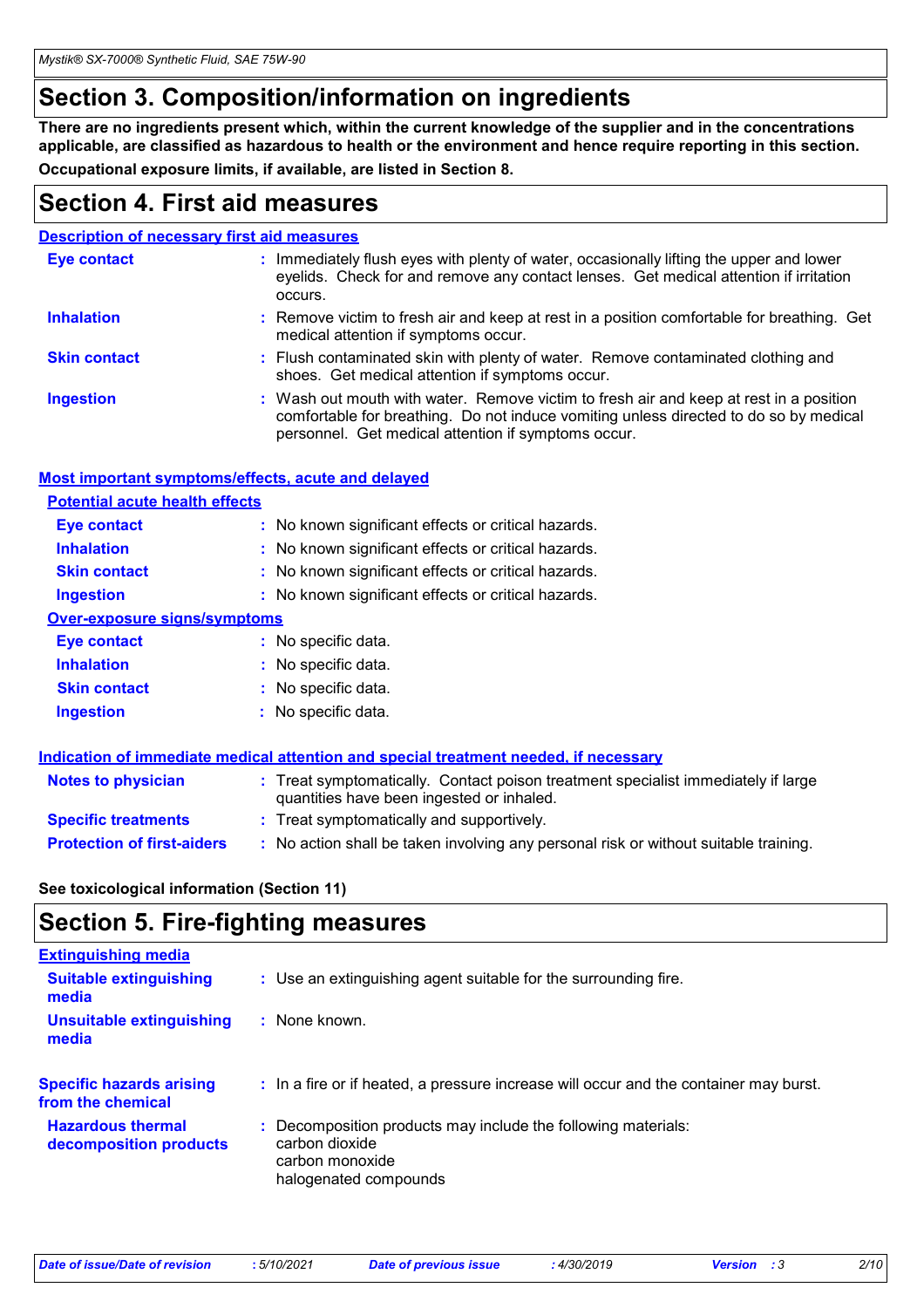## **Section 5. Fire-fighting measures**

| <b>Special protective actions</b><br>for fire-fighters | : Promptly isolate the scene by removing all persons from the vicinity of the incident if<br>there is a fire. No action shall be taken involving any personal risk or without suitable<br>training. |
|--------------------------------------------------------|-----------------------------------------------------------------------------------------------------------------------------------------------------------------------------------------------------|
| <b>Special protective</b>                              | : Fire-fighters should wear appropriate protective equipment and self-contained breathing                                                                                                           |
| equipment for fire-fighters                            | apparatus (SCBA) with a full face-piece operated in positive pressure mode.                                                                                                                         |

### **Section 6. Accidental release measures**

|                                                              | Personal precautions, protective equipment and emergency procedures                                                                                                                                                                                                                                                                                                                                                                                                                                                                                                                        |
|--------------------------------------------------------------|--------------------------------------------------------------------------------------------------------------------------------------------------------------------------------------------------------------------------------------------------------------------------------------------------------------------------------------------------------------------------------------------------------------------------------------------------------------------------------------------------------------------------------------------------------------------------------------------|
| For non-emergency<br>personnel                               | : No action shall be taken involving any personal risk or without suitable training.<br>Evacuate surrounding areas. Keep unnecessary and unprotected personnel from<br>entering. Do not touch or walk through spilled material. Put on appropriate personal<br>protective equipment.                                                                                                                                                                                                                                                                                                       |
| For emergency responders                                     | : If specialized clothing is required to deal with the spillage, take note of any information in<br>Section 8 on suitable and unsuitable materials. See also the information in "For non-<br>emergency personnel".                                                                                                                                                                                                                                                                                                                                                                         |
| <b>Environmental precautions</b>                             | : Avoid dispersal of spilled material and runoff and contact with soil, waterways, drains<br>and sewers. Inform the relevant authorities if the product has caused environmental<br>pollution (sewers, waterways, soil or air).                                                                                                                                                                                                                                                                                                                                                            |
| <b>Methods and materials for containment and cleaning up</b> |                                                                                                                                                                                                                                                                                                                                                                                                                                                                                                                                                                                            |
| <b>Small spill</b>                                           | : Stop leak if without risk. Move containers from spill area. Dilute with water and mop up<br>if water-soluble. Alternatively, or if water-insoluble, absorb with an inert dry material and<br>place in an appropriate waste disposal container. Dispose of via a licensed waste<br>disposal contractor.                                                                                                                                                                                                                                                                                   |
| <b>Large spill</b>                                           | : Stop leak if without risk. Move containers from spill area. Prevent entry into sewers,<br>water courses, basements or confined areas. Wash spillages into an effluent treatment<br>plant or proceed as follows. Contain and collect spillage with non-combustible,<br>absorbent material e.g. sand, earth, vermiculite or diatomaceous earth and place in<br>container for disposal according to local regulations (see Section 13). Dispose of via a<br>licensed waste disposal contractor. Note: see Section 1 for emergency contact<br>information and Section 13 for waste disposal. |

## **Section 7. Handling and storage**

### **Precautions for safe handling**

| <b>Protective measures</b><br><b>Advice on general</b><br>occupational hygiene | : Put on appropriate personal protective equipment (see Section 8).<br>Eating, drinking and smoking should be prohibited in areas where this material is<br>handled, stored and processed. Workers should wash hands and face before eating,<br>drinking and smoking. Remove contaminated clothing and protective equipment before<br>entering eating areas. See also Section 8 for additional information on hygiene<br>measures.                                                                                                                                                                                                                                                                                                                                                                                                                                                                                                 |
|--------------------------------------------------------------------------------|------------------------------------------------------------------------------------------------------------------------------------------------------------------------------------------------------------------------------------------------------------------------------------------------------------------------------------------------------------------------------------------------------------------------------------------------------------------------------------------------------------------------------------------------------------------------------------------------------------------------------------------------------------------------------------------------------------------------------------------------------------------------------------------------------------------------------------------------------------------------------------------------------------------------------------|
| <b>Conditions for safe storage,</b><br>including any<br>incompatibilities      | : Store in accordance with local regulations. Store in original container protected from<br>direct sunlight in a dry, cool and well-ventilated area, away from incompatible materials<br>(see Section 10) and food and drink. Keep container tightly closed and sealed until<br>ready for use. Containers that have been opened must be carefully resealed and kept<br>upright to prevent leakage. Do not store in unlabeled containers. Use appropriate<br>containment to avoid environmental contamination. See Section 10 for incompatible<br>materials before handling or use.<br>Bulk Storage Conditions: Maintain all storage tanks in accordance with applicable<br>regulations. Use necessary controls to monitor tank inventories. Inspect all storage<br>tanks on a periodic basis. Test tanks and associated piping for tightness. Maintain the<br>automatic leak detection devices to assure proper working condition. |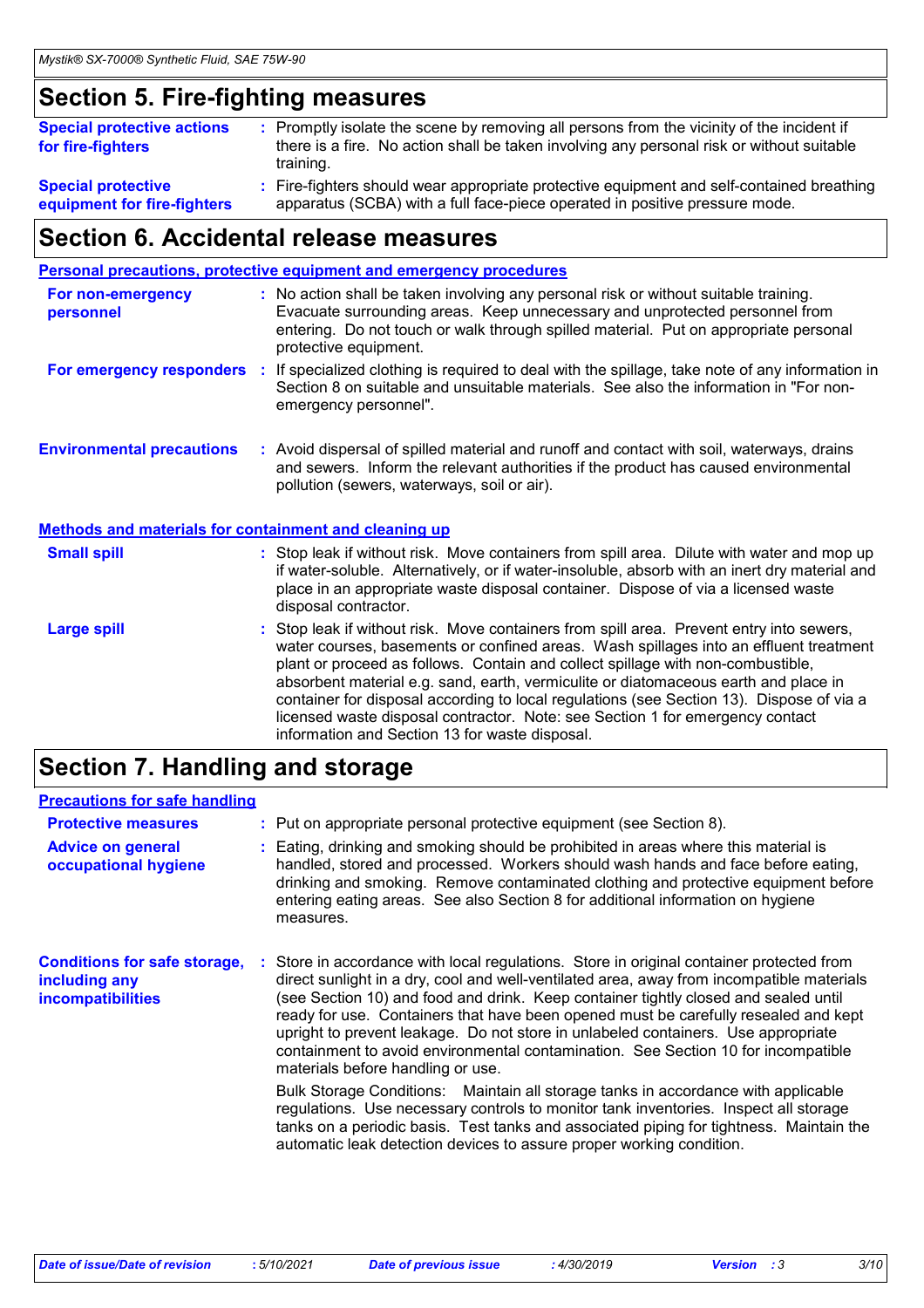## **Section 8. Exposure controls/personal protection**

### **Control parameters**

### **Occupational exposure limits**

None.

| <b>Appropriate engineering</b><br><b>controls</b> |    | : Good general ventilation should be sufficient to control worker exposure to airborne<br>contaminants.                                                                                                                                                                                                                                                                                                                                                                                                                                           |
|---------------------------------------------------|----|---------------------------------------------------------------------------------------------------------------------------------------------------------------------------------------------------------------------------------------------------------------------------------------------------------------------------------------------------------------------------------------------------------------------------------------------------------------------------------------------------------------------------------------------------|
| <b>Environmental exposure</b><br><b>controls</b>  |    | : Emissions from ventilation or work process equipment should be checked to ensure<br>they comply with the requirements of environmental protection legislation. In some<br>cases, vapor controls, filters or engineering modifications to the process equipment will<br>be necessary to reduce emissions to acceptable levels.                                                                                                                                                                                                                   |
| <b>Individual protection measures</b>             |    |                                                                                                                                                                                                                                                                                                                                                                                                                                                                                                                                                   |
| <b>Hygiene measures</b>                           |    | : Wash hands, forearms and face thoroughly after handling chemical products, before<br>eating, smoking and using the lavatory and at the end of the working period.<br>Appropriate techniques should be used to remove potentially contaminated clothing.<br>Wash contaminated clothing before reusing. Ensure that eyewash stations and safety<br>showers are close to the workstation location.                                                                                                                                                 |
| <b>Eye/face protection</b>                        | ÷. | Safety glasses equipped with side shields are recommended as minimum protection in<br>industrial settings. If contact is possible, the following protection should be worn, unless<br>the assessment indicates a higher degree of protection: chemical splash goggles.<br>Safety eyewear complying with an approved standard should be used when a risk<br>assessment indicates this is necessary to avoid exposure to liquid splashes, mists,<br>gases or dusts. If inhalation hazards exist, a full-face respirator may be required<br>instead. |
| <b>Skin protection</b>                            |    |                                                                                                                                                                                                                                                                                                                                                                                                                                                                                                                                                   |
| <b>Hand protection</b>                            |    | : Chemical-resistant gloves complying with an approved standard should be worn at all<br>times when handling chemical products if a risk assessment indicates this is necessary.                                                                                                                                                                                                                                                                                                                                                                  |
| <b>Body protection</b>                            | t. | Personal protective equipment for the body should be selected based on the task being<br>performed and the risks involved and should be approved by a specialist before<br>handling this product.                                                                                                                                                                                                                                                                                                                                                 |
| <b>Other skin protection</b>                      |    | : Avoid skin contact with liquid. Appropriate footwear and any additional skin protection<br>measures should be selected based on the task being performed and the risks involved<br>and should be approved by a specialist before handling this product. Leather boots are<br>not protective for liquid contact.                                                                                                                                                                                                                                 |
| <b>Respiratory protection</b>                     |    | : Avoid inhalation of gases, vapors, mists or dusts. Use a properly fitted, air-purifying or<br>supplied-air respirator complying with an approved standard if a risk assessment<br>indicates this is necessary. Respirator selection must be based on known or anticipated<br>exposure levels, the hazards of the product and the safe working limits of the selected<br>respirator.                                                                                                                                                             |

## **Section 9. Physical and chemical properties**

| <b>Appearance</b>                               |                                                               |
|-------------------------------------------------|---------------------------------------------------------------|
| <b>Physical state</b>                           | $:$ Liquid.                                                   |
| <b>Color</b>                                    | $:$ Amber.                                                    |
| <b>Odor</b>                                     | $:$ Mild.                                                     |
| pH                                              | : Not available.                                              |
| <b>Boiling point</b>                            | : $>316^{\circ}$ C ( $>600.8^{\circ}$ F)                      |
| <b>Flash point</b>                              | : Open cup: $204^{\circ}$ C (399.2 $^{\circ}$ F) [Cleveland.] |
| <b>Evaporation rate</b>                         | $\therefore$ <1 (n-butyl acetate. = 1)                        |
| Lower and upper explosive<br>(flammable) limits | $:$ Lower: $0.9\%$<br>Upper: 7%                               |
| <b>Vapor pressure</b>                           | $\therefore$ 0.013 kPa (0.1 mm Hg) [room temperature]         |
| <b>Vapor density</b>                            | : $>1$ [Air = 1]                                              |
| <b>Relative density</b>                         | : 0.888                                                       |

*Date of issue/Date of revision* **:** *5/10/2021 Date of previous issue : 4/30/2019 Version : 3 4/10*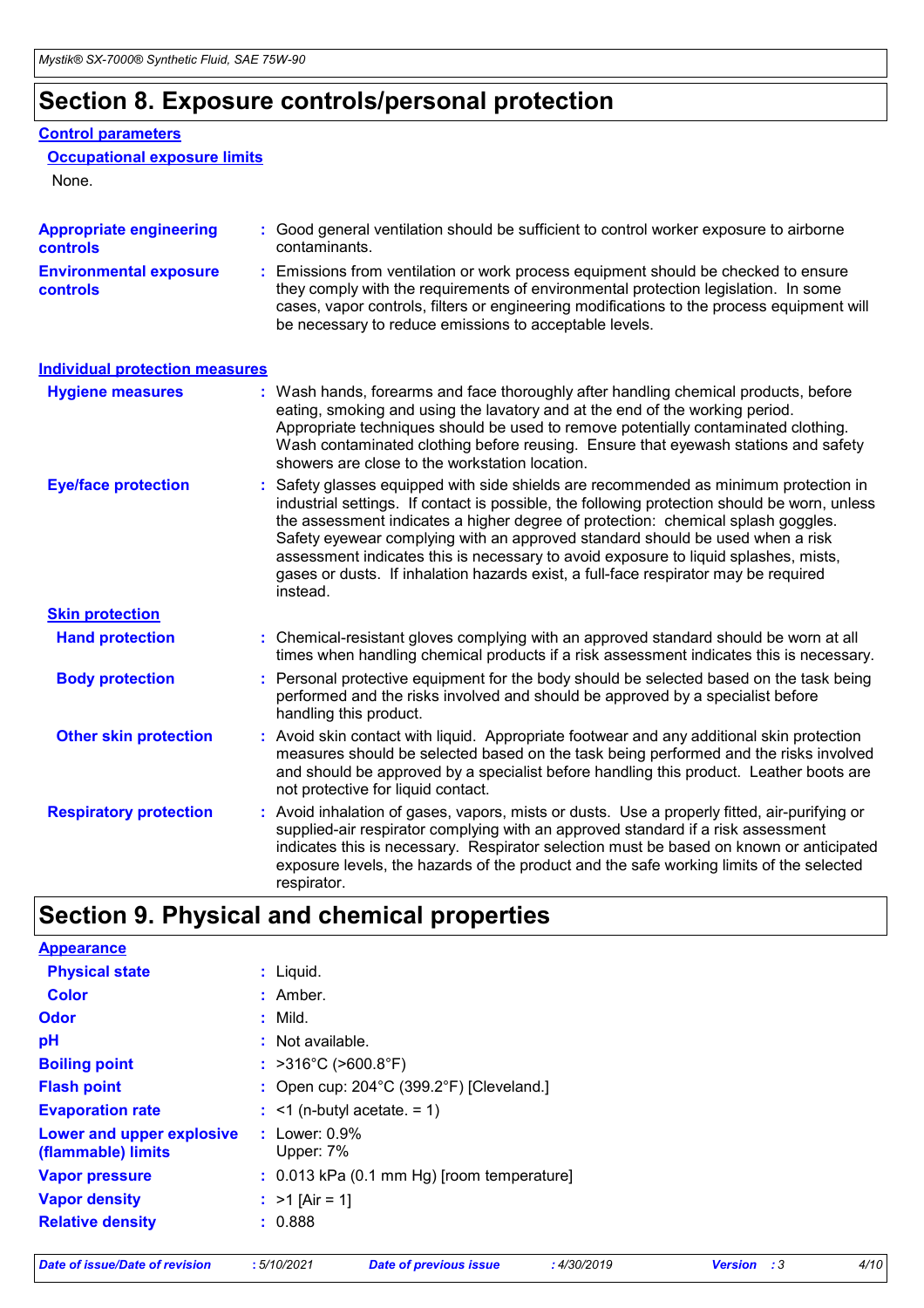## **Section 9. Physical and chemical properties**

| <b>Density Ibs/gal</b>           | : Estimated 7.4 lbs/gal                                       |
|----------------------------------|---------------------------------------------------------------|
| Density gm/cm <sup>3</sup>       | : Not available.                                              |
| <b>Gravity, <sup>o</sup>API</b>  | : Estimated 28 $@$ 60 F                                       |
| <b>Solubility</b>                | : Insoluble in the following materials: cold water.           |
| <b>Auto-ignition temperature</b> | : $399^{\circ}$ C (750.2 $^{\circ}$ F)                        |
| Flow time (ISO 2431)             | : Not available.                                              |
| <b>Viscosity</b>                 | : Kinematic (40°C (104°F)): 1.11 cm <sup>2</sup> /s (111 cSt) |
| <b>Viscosity SUS</b>             | : Estimated 514 SUS @104 F                                    |

## **Section 10. Stability and reactivity**

| <b>Reactivity</b>                            | : Not expected to be Explosive, Self-Reactive, Self-Heating, or an Organic Peroxide<br>under US GHS Definition(s). |
|----------------------------------------------|--------------------------------------------------------------------------------------------------------------------|
| <b>Chemical stability</b>                    | : The product is stable.                                                                                           |
| <b>Possibility of hazardous</b><br>reactions | : Under normal conditions of storage and use, hazardous reactions will not occur.                                  |
| <b>Conditions to avoid</b>                   | : No specific data.                                                                                                |
| <b>Incompatible materials</b>                | : No specific data.                                                                                                |
| <b>Hazardous decomposition</b><br>products   | : Under normal conditions of storage and use, hazardous decomposition products should<br>not be produced.          |

## **Section 11. Toxicological information**

### **Acute toxicity Information on toxicological effects**

| <b>Product/ingredient name</b>                  | <b>Result</b>                                                                                                                                                                                                                                           | <b>Species</b> | <b>Dose</b> | <b>Exposure</b> |
|-------------------------------------------------|---------------------------------------------------------------------------------------------------------------------------------------------------------------------------------------------------------------------------------------------------------|----------------|-------------|-----------------|
| Mystik® SX-7000® Synthetic<br>Fluid, SAE 75W-90 | LD50 Oral                                                                                                                                                                                                                                               | Rat            | >5000 mg/kg |                 |
| <b>Conclusion/Summary</b>                       | : Synthetic base oils<br>Not expected to cause significant health effects under conditions of normal use, based<br>on laboratory studies with the same or similar materials. Not mutagenic or genotoxic.<br>Not sensitizing in test animals and humans. |                |             |                 |
| <b>Irritation/Corrosion</b>                     |                                                                                                                                                                                                                                                         |                |             |                 |
| Not available.                                  |                                                                                                                                                                                                                                                         |                |             |                 |
| <b>Skin</b>                                     | : No additional information.                                                                                                                                                                                                                            |                |             |                 |
| <b>Eyes</b>                                     | No additional information.                                                                                                                                                                                                                              |                |             |                 |
| <b>Respiratory</b>                              | : No additional information.                                                                                                                                                                                                                            |                |             |                 |
| <b>Sensitization</b>                            |                                                                                                                                                                                                                                                         |                |             |                 |
| Not available.                                  |                                                                                                                                                                                                                                                         |                |             |                 |
| <b>Skin</b>                                     | No additional information.                                                                                                                                                                                                                              |                |             |                 |
| <b>Respiratory</b>                              | No additional information.                                                                                                                                                                                                                              |                |             |                 |
| <b>Mutagenicity</b>                             |                                                                                                                                                                                                                                                         |                |             |                 |
| Not available.                                  |                                                                                                                                                                                                                                                         |                |             |                 |
| <b>Conclusion/Summary</b>                       | : No additional information.                                                                                                                                                                                                                            |                |             |                 |
| <b>Carcinogenicity</b>                          |                                                                                                                                                                                                                                                         |                |             |                 |
|                                                 |                                                                                                                                                                                                                                                         |                |             |                 |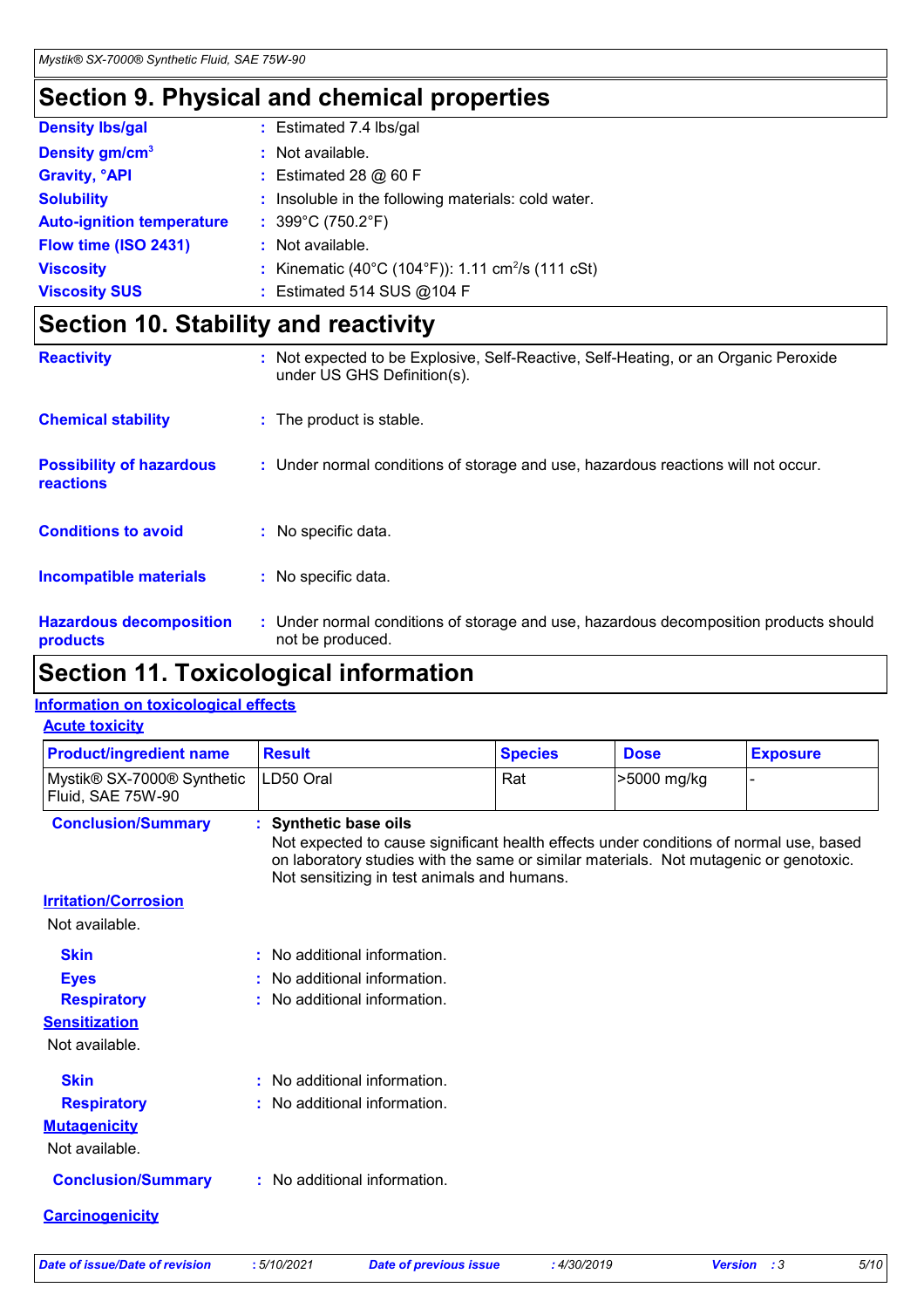## **Section 11. Toxicological information**

| Not available.                                            |    |                                                                                          |
|-----------------------------------------------------------|----|------------------------------------------------------------------------------------------|
| <b>Conclusion/Summary : No additional information.</b>    |    |                                                                                          |
| <b>Reproductive toxicity</b>                              |    |                                                                                          |
| Not available.                                            |    |                                                                                          |
| <b>Conclusion/Summary : No additional information.</b>    |    |                                                                                          |
| <b>Teratogenicity</b>                                     |    |                                                                                          |
| Not available.                                            |    |                                                                                          |
| <b>Conclusion/Summary : No additional information.</b>    |    |                                                                                          |
| <b>Specific target organ toxicity (single exposure)</b>   |    |                                                                                          |
| Not available.                                            |    |                                                                                          |
| <b>Specific target organ toxicity (repeated exposure)</b> |    |                                                                                          |
| Not available.                                            |    |                                                                                          |
| <b>Aspiration hazard</b>                                  |    |                                                                                          |
| Not available.                                            |    |                                                                                          |
|                                                           |    |                                                                                          |
|                                                           |    | <b>Information on the likely</b> : Routes of entry anticipated: Dermal.                  |
| routes of exposure                                        |    |                                                                                          |
| <b>Potential acute health effects</b>                     |    |                                                                                          |
| <b>Eye contact</b>                                        |    | : No known significant effects or critical hazards.                                      |
| <b>Inhalation</b>                                         |    | : No known significant effects or critical hazards.                                      |
| <b>Skin contact</b>                                       |    | : No known significant effects or critical hazards.                                      |
| <b>Ingestion</b>                                          |    | : No known significant effects or critical hazards.                                      |
|                                                           |    | <b>Symptoms related to the physical, chemical and toxicological characteristics</b>      |
| <b>Eye contact</b>                                        |    | : No specific data.                                                                      |
| <b>Inhalation</b>                                         |    | : No specific data.                                                                      |
| <b>Skin contact</b>                                       |    | : No specific data.                                                                      |
| <b>Ingestion</b>                                          |    | : No specific data.                                                                      |
|                                                           |    |                                                                                          |
|                                                           |    | Delayed and immediate effects and also chronic effects from short and long term exposure |
| <b>Short term exposure</b><br><b>Potential immediate</b>  |    | $:$ Not available.                                                                       |
| effects                                                   |    |                                                                                          |
| <b>Potential delayed effects</b>                          |    | $:$ Not available.                                                                       |
| Long term exposure                                        |    |                                                                                          |
| <b>Potential immediate</b><br>effects                     |    | : Not available.                                                                         |
| <b>Potential delayed effects</b>                          |    | $:$ Not available.                                                                       |
| <b>Potential chronic health effects</b>                   |    |                                                                                          |
| Not available.                                            |    |                                                                                          |
| General                                                   |    | : No known significant effects or critical hazards.                                      |
| <b>Carcinogenicity</b>                                    |    | No known significant effects or critical hazards.                                        |
| <b>Mutagenicity</b>                                       | t  | No known significant effects or critical hazards.                                        |
| <b>Teratogenicity</b>                                     |    | No known significant effects or critical hazards.                                        |
| <b>Developmental effects</b>                              | t. | No known significant effects or critical hazards.                                        |
| <b>Fertility effects</b>                                  |    | : No known significant effects or critical hazards.                                      |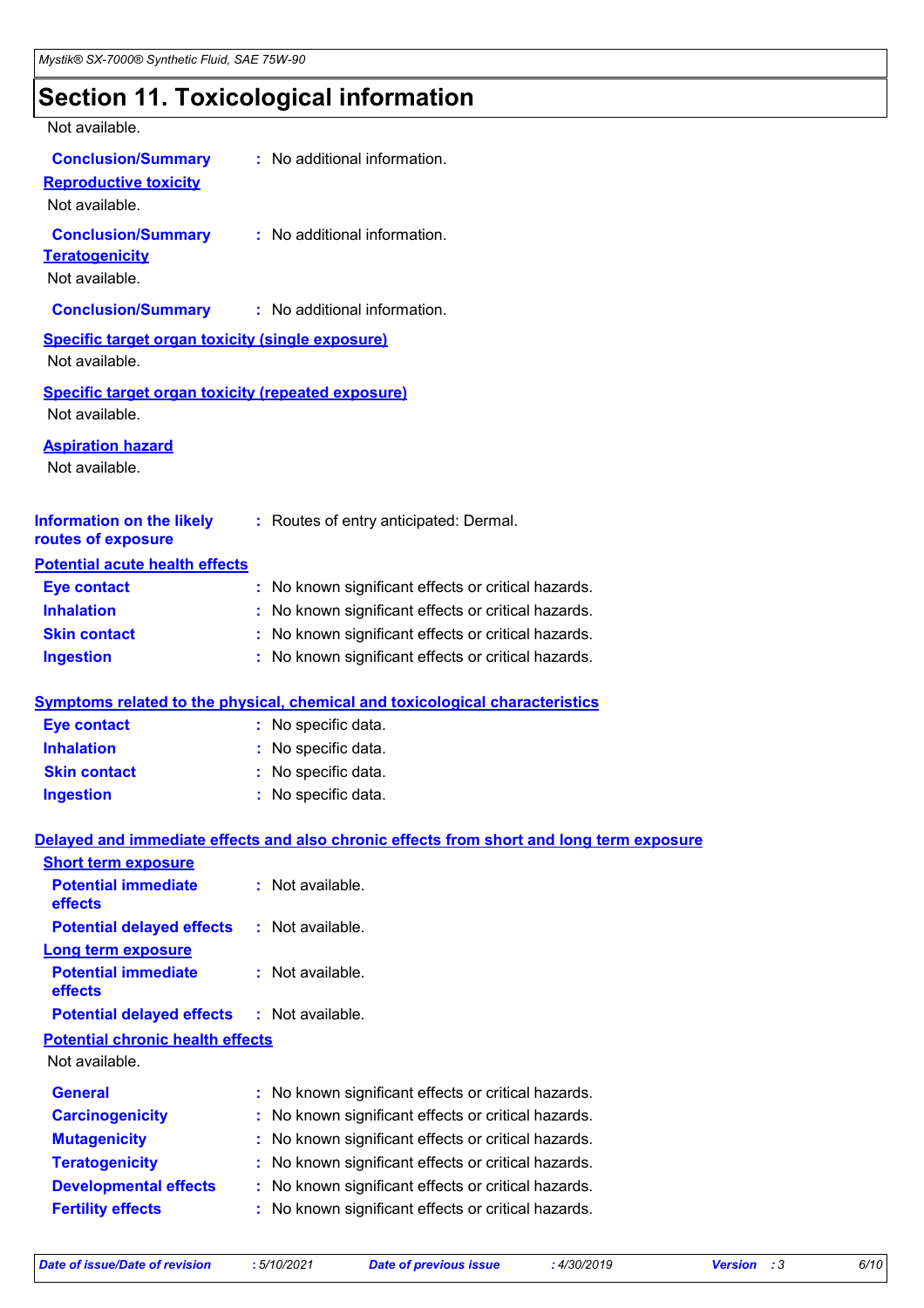## **Section 11. Toxicological information**

## **Section 12. Ecological information**

| <b>Toxicity</b>                                         |                                                                                                                                                                                                                                                               |
|---------------------------------------------------------|---------------------------------------------------------------------------------------------------------------------------------------------------------------------------------------------------------------------------------------------------------------|
| Not available.                                          |                                                                                                                                                                                                                                                               |
| <b>Conclusion/Summary</b>                               | : Not available.                                                                                                                                                                                                                                              |
| <b>Persistence and degradability</b>                    |                                                                                                                                                                                                                                                               |
| <b>Conclusion/Summary</b>                               | : Not available.                                                                                                                                                                                                                                              |
| <b>Bioaccumulative potential</b>                        |                                                                                                                                                                                                                                                               |
| Not available.                                          |                                                                                                                                                                                                                                                               |
| <b>Mobility in soil</b>                                 |                                                                                                                                                                                                                                                               |
| <b>Soil/water partition</b><br><b>coefficient (Koc)</b> | : Not available.                                                                                                                                                                                                                                              |
| <b>Other adverse effects</b>                            | : No known significant effects or critical hazards.                                                                                                                                                                                                           |
|                                                         | <b>Section 13. Disposal considerations</b>                                                                                                                                                                                                                    |
| <b>Disposal methods</b>                                 | : The generation of waste should be avoided or minimized wherever possible. Disposal<br>of this product, solutions and any by-products should at all times comply with the<br>requirements of environmental protection and waste disposal legislation and any |

regional local authority requirements. Dispose of surplus and non-recyclable products via a licensed waste disposal contractor. Waste should not be disposed of untreated to the sewer unless fully compliant with the requirements of all authorities with jurisdiction. Waste packaging should be recycled. Incineration or landfill should only be considered when recycling is not feasible. This material and its container must be disposed of in a safe way. Empty containers or liners may retain some product residues. Avoid dispersal of spilled material and runoff and contact with soil, waterways, drains and sewers.

### **Section 14. Transport information**

|                                      | <b>DOT Classification</b> | <b>IMDG</b>              | <b>IATA</b>              |
|--------------------------------------|---------------------------|--------------------------|--------------------------|
| <b>UN number</b>                     | Not regulated.            | Not regulated.           | Not regulated.           |
| <b>UN proper</b><br>shipping name    |                           | $\overline{\phantom{0}}$ | $\overline{\phantom{a}}$ |
| <b>Transport</b><br>hazard class(es) |                           | $\overline{\phantom{0}}$ | $\overline{\phantom{a}}$ |
| <b>Packing group</b>                 | $\blacksquare$            | $\overline{\phantom{0}}$ | $\overline{\phantom{a}}$ |
| <b>Environmental</b><br>hazards      | No.                       | No.                      | No.                      |

**Special precautions for user Transport within user's premises:** always transport in closed containers that are **:** upright and secure. Ensure that persons transporting the product know what to do in the event of an accident or spillage.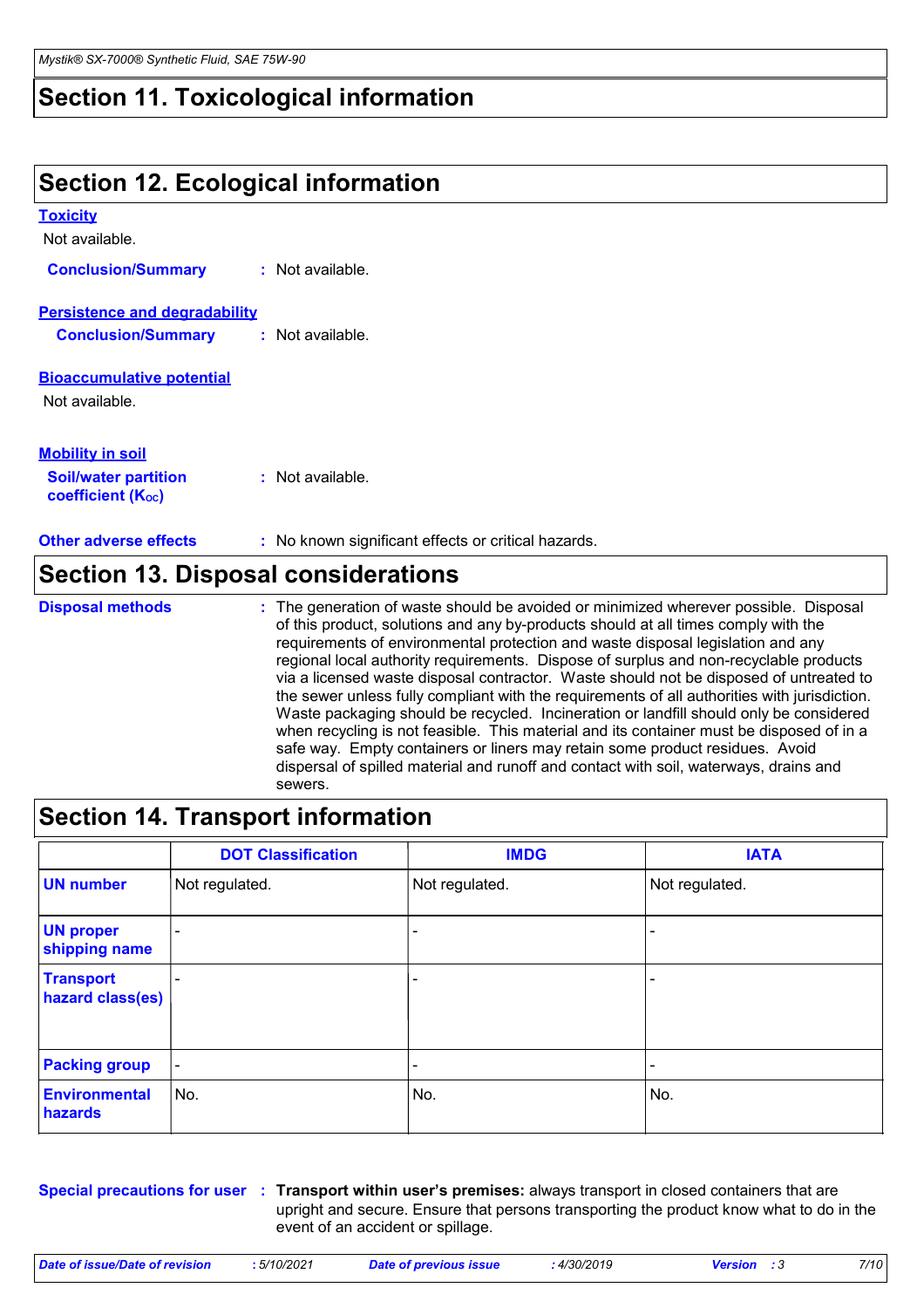## **Section 14. Transport information**

**Transport in bulk according :** Not available. **to Annex II of MARPOL and the IBC Code**

## **Section 15. Regulatory information**

**U.S. Federal regulations : United States inventory (TSCA 8b)**: All components are listed or exempted. **Clean Water Act (CWA) 311**: aniline; Formaldehyde, solution

> This material is classified as an oil under Section 311 of the Clean Water Act (CWA) and the Oil Pollution Act of 1990 (OPA). Discharges or spills which produce a visible sheen on waters of the United States, their adjoining shorelines, or into conduits leading to surface waters must be reported to the EPA's National Response Center at (800) 424-8802.

### **SARA 302/304**

### **Composition/information on ingredients**

|                        |                 |              | <b>SARA 302 TPQ</b> |               | <b>SARA 304 RQ</b> |               |
|------------------------|-----------------|--------------|---------------------|---------------|--------------------|---------------|
| <b>Name</b>            | $\frac{9}{6}$   | <b>EHS</b>   | (lbs)               | (gallons)     | (lbs)              | (gallons)     |
| niline<br>formaldehyde | < 0.01<br>trace | Yes.<br>Yes. | 1000<br>500         | 117.6<br>73.9 | 5000<br>100        | 587.9<br>14.8 |

**SARA 304 RQ :** 222222222.2 lbs / 100888888.9 kg [30013541.4 gal / 113613613.6 L]

### **SARA 311/312**

**Classification :** Not applicable.

**Composition/information on ingredients**

No products were found.

### **State regulations**

| <b>Massachusetts</b>                                            | : None of the components are listed.                                     |  |  |
|-----------------------------------------------------------------|--------------------------------------------------------------------------|--|--|
| <b>New York</b>                                                 | : None of the components are listed.                                     |  |  |
| <b>New Jersey</b>                                               | : None of the components are listed.                                     |  |  |
| <b>Pennsylvania</b>                                             | : The following components are listed: ETHENE, TETRAFLUORO-, HOMOPOLYMER |  |  |
| <b>California Prop. 65 Clear and Reasonable Warnings (2018)</b> |                                                                          |  |  |

**A** WARNING: This product can expose you to chemicals including Formaldehyde, Aniline, 2-Naphthylamine, which are known to the State of California to cause cancer. For more information go to www.P65Warnings.ca.gov.

### **International regulations**

| Inventory list           |                                                                                      |
|--------------------------|--------------------------------------------------------------------------------------|
| <b>United States</b>     | : All components are listed or exempted.                                             |
| <b>Australia</b>         | : Not determined.                                                                    |
| <b>Canada</b>            | : All components are listed or exempted.                                             |
| <b>China</b>             | : Not determined.                                                                    |
| <b>Europe</b>            | : Not determined.                                                                    |
| <b>Japan</b>             | : Japan inventory (ENCS): Not determined.<br>Japan inventory (ISHL): Not determined. |
| <b>Malaysia</b>          | : Not determined.                                                                    |
| <b>New Zealand</b>       | : Not determined.                                                                    |
| <b>Philippines</b>       | : Not determined.                                                                    |
| <b>Republic of Korea</b> | : Not determined.                                                                    |
| <b>Taiwan</b>            | : Not determined.                                                                    |
| <b>Thailand</b>          | : Not determined.                                                                    |
|                          |                                                                                      |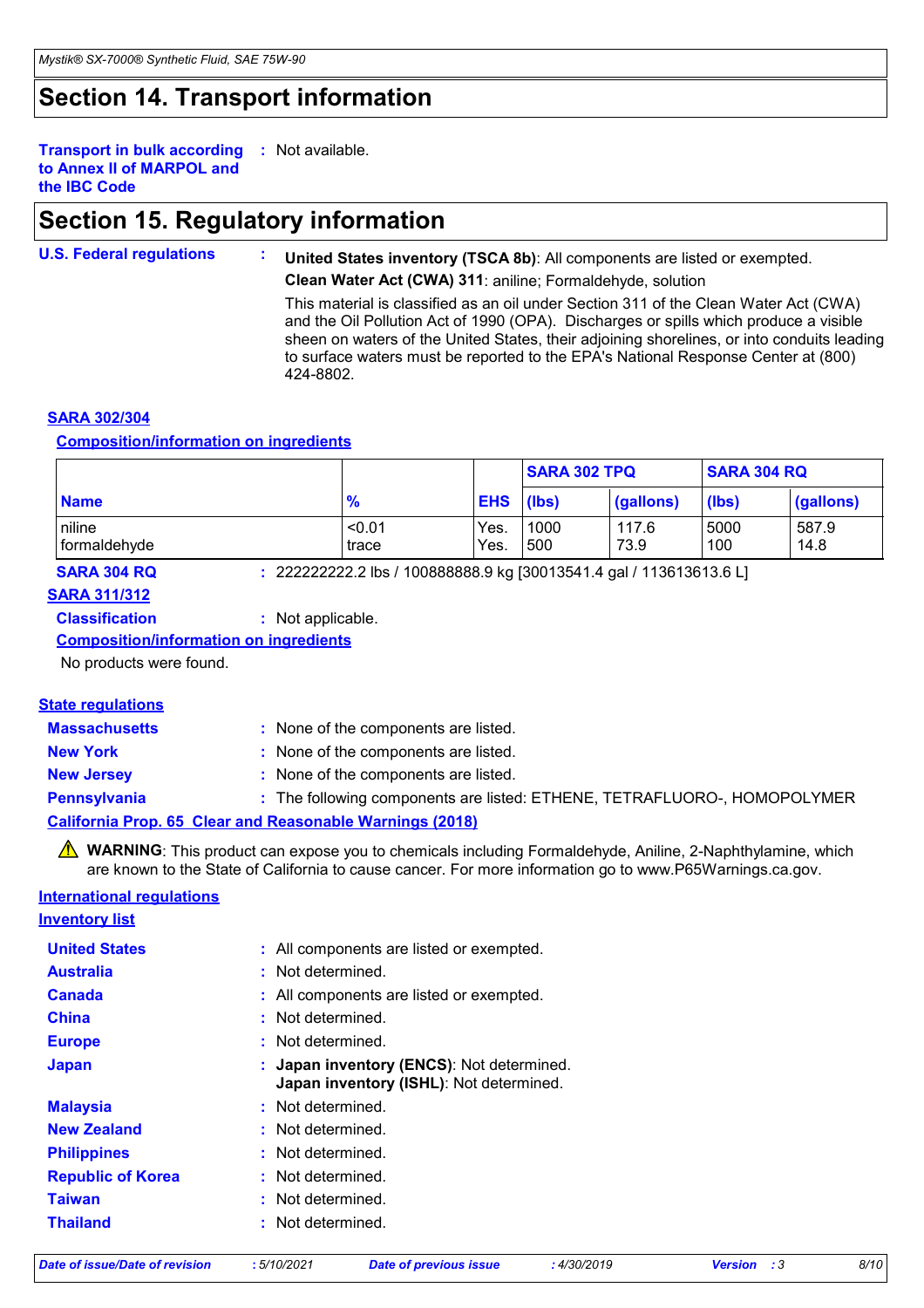### **Section 15. Regulatory information**

**Turkey :** Not determined.

**Viet Nam :** Not determined.

## **Section 16. Other information**

### **National Fire Protection Association (U.S.A.)**



**Reprinted with permission from NFPA 704-2001, Identification of the Hazards of Materials for Emergency Response Copyright ©1997, National Fire Protection Association, Quincy, MA 02269. This reprinted material is not the complete and official position of the National Fire Protection Association, on the referenced subject which is represented only by the standard in its entirety.**

**Copyright ©2001, National Fire Protection Association, Quincy, MA 02269. This warning system is intended to be interpreted and applied only by properly trained individuals to identify fire, health and reactivity hazards of chemicals. The user is referred to certain limited number of chemicals with recommended classifications in NFPA 49 and NFPA 325, which would be used as a guideline only. Whether the chemicals are classified by NFPA or not, anyone using the 704 systems to classify chemicals does so at their own risk.**

### **Procedure used to derive the classification**

|                                   | <b>Classification</b>                                                                                                                                                                                                                                                                                                                                                                                                                                                                                                                                         | <b>Justification</b> |
|-----------------------------------|---------------------------------------------------------------------------------------------------------------------------------------------------------------------------------------------------------------------------------------------------------------------------------------------------------------------------------------------------------------------------------------------------------------------------------------------------------------------------------------------------------------------------------------------------------------|----------------------|
| Not classified.                   |                                                                                                                                                                                                                                                                                                                                                                                                                                                                                                                                                               |                      |
| <u>History</u>                    |                                                                                                                                                                                                                                                                                                                                                                                                                                                                                                                                                               |                      |
| <b>Date of printing</b>           | : 5/10/2021                                                                                                                                                                                                                                                                                                                                                                                                                                                                                                                                                   |                      |
| Date of issue/Date of<br>revision | : 5/10/2021                                                                                                                                                                                                                                                                                                                                                                                                                                                                                                                                                   |                      |
| Date of previous issue            | : 4/30/2019                                                                                                                                                                                                                                                                                                                                                                                                                                                                                                                                                   |                      |
| <b>Version</b>                    | $\colon$ 3                                                                                                                                                                                                                                                                                                                                                                                                                                                                                                                                                    |                      |
| <b>Key to abbreviations</b>       | $:$ ATE = Acute Toxicity Estimate<br><b>BCF</b> = Bioconcentration Factor<br>GHS = Globally Harmonized System of Classification and Labelling of Chemicals<br>IATA = International Air Transport Association<br>IBC = Intermediate Bulk Container<br><b>IMDG = International Maritime Dangerous Goods</b><br>LogPow = logarithm of the octanol/water partition coefficient<br>MARPOL = International Convention for the Prevention of Pollution From Ships, 1973<br>as modified by the Protocol of 1978. ("Marpol" = marine pollution)<br>UN = United Nations |                      |
| <b>References</b>                 | : Not available.                                                                                                                                                                                                                                                                                                                                                                                                                                                                                                                                              |                      |

**Indicates information that has changed from previously issued version.**

### **Notice to reader**

**THE INFORMATION IN THIS SAFETY DATA SHEET (SDS) WAS OBTAINED FROM SOURCES WHICH WE BELIEVE ARE RELIABLE. HOWEVER, THE INFORMATION IS PROVIDED WITHOUT ANY WARRANTY, EXPRESSED OR IMPLIED REGARDING ITS CORRECTNESS OR ACCURACY. SOME INFORMATION PRESENTED AND CONCLUSIONS DRAWN HEREIN ARE FROM SOURCES OTHER THAN DIRECT TEST DATA ON THE SUBSTANCE ITSELF. THIS SDS WAS PREPARED AND IS TO BE USED ONLY FOR THIS PRODUCT. IF THE PRODUCT IS USED AS A COMPONENT IN ANOTHER PRODUCT, THIS SDS INFORMATION MAY NOT BE APPLICABLE. USERS SHOULD MAKE THEIR OWN INVESTIGATIONS TO DETERMINE THE SUITABILITY OF THE INFORMATION OR PRODUCTS FOR THEIR PARTICULAR PURPOSE OR APPLICATION.**

**THE CONDITIONS OR METHODS OF HANDLING, STORAGE, USE, AND/OR DISPOSAL OF THE PRODUCT ARE BEYOND OUR CONTROL AND MAY BE BEYOND OUR KNOWLEDGE. FOR THIS AND OTHER REASONS, WE DO NOT ASSUME RESPONSIBILITY AND EXPRESSLY DISCLAIM LIABILITY FOR ANY LOSS, DAMAGE OR EXPENSE ARISING OUT OF OR IN ANY WAY CONNECTED WITH HANDLING, STORAGE, USE OR DISPOSAL OF THE PRODUCT.**

*Date of issue/Date of revision* **:** *5/10/2021 Date of previous issue : 4/30/2019 Version : 3 9/10*